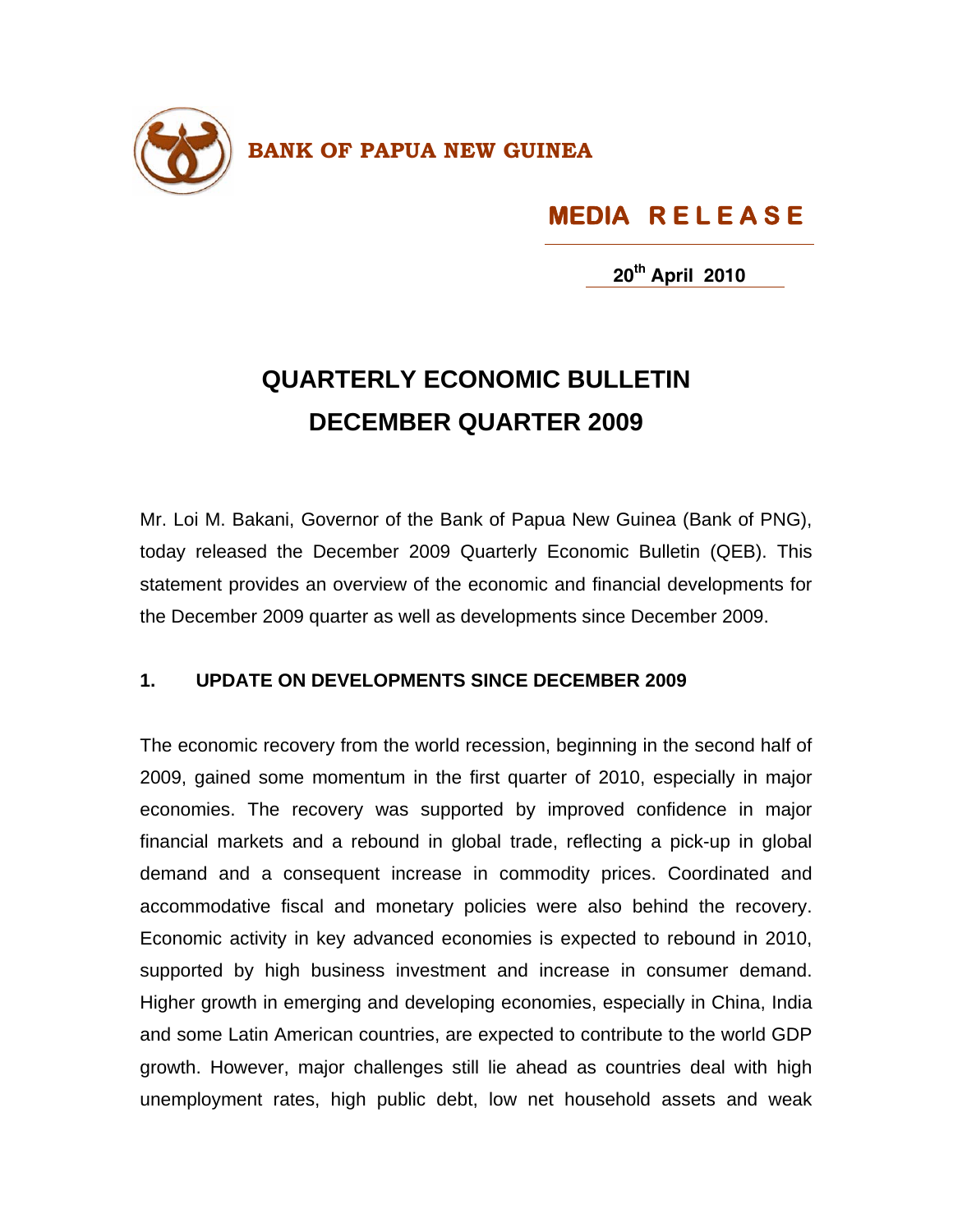housing activity. The expected increase in commodity prices in 2010 should help improve the trade account of the Papua New Guinea economy.

In the foreign exchange market, the US dollar strengthened against the Japanese yen, pound sterling and euro but weakened against the Australian dollar from end of 2009 to 9th April 2010. The US dollar strengthened against the euro mainly as a result of a downturn in economic activity in the euro area, combined with high public debt for some of the euro zone member countries. The weakness in the pound sterling was mainly associated with the plunge in equity markets and high fiscal deficit, while the appreciation against the yen was mainly due to capital movements to the US, reflecting an improvement in US economic conditions. The strengthening of the Australian dollar against the US dollar was due to an increase in domestic interest rates, improved commodity prices and strong economic outlook in Australia.

Between the end of December 2009 and  $9<sup>th</sup>$  April 2010, the daily average kina exchange rate depreciated against the Australian dollar and the Japanese yen, remained stable against the US dollar, while it appreciated against the euro and British pound. It depreciated against the Australian dollar by 13.1 percent to A\$0.4043 and by 1.8 percent against the yen to 33.37, while it remained relatively stable at U\$0.3600 against the US dollar. Against the pound sterling, it appreciated by 1.1 percent to 0.2355 sterling and by 1.7 percent to 0.2657 euro. These movements resulted in the daily average TWI depreciating by 7.0 percent to 31.78 over this period.

An easing in the annual headline inflation from 10.2 percent in March quarter to 5.3 percent in the September quarter 2009, prompted the Bank of PNG to ease monetary policy for the month of December 2009. The policy signaling interest rate, the Kina Facility Rate (KFR) was reduced by 1.0 percent to 7.0 percent. Since then, the KFR rate has been kept unchanged to April 2010 in view of inflationary pressures. The Bank projects inflation to be around 8.0 percent in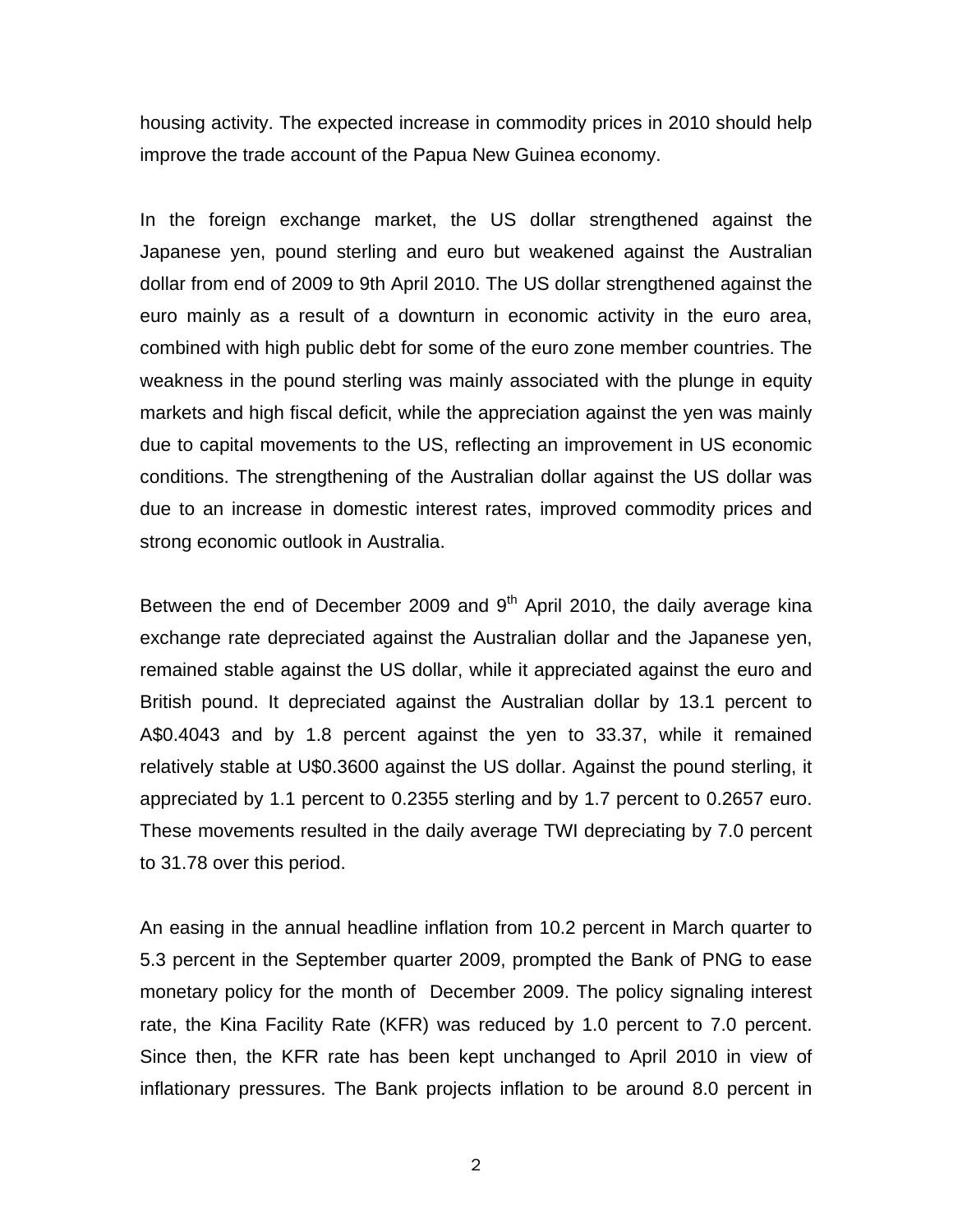2010. The upside risks to inflation could come from a weaker kina, increased economic activity and thus increased domestic demand pressures associated with the commencement of construction for the LNG project, high imported inflation, increased wage pressures and excessive Government spending. The Central Bank will closely monitor these developments and adjust its monetary policy stance where necessary to contain inflation.

In 2009, the Bank continuously warned the Government about the impact of its fast drawdown of trust accounts on total liquidity, interest rates, inflation, and cost of monetary policy management. The fast drawdown occurred in spite of an understanding between the Bank and the Government to move trust account funds from commercial banks to the Central Bank for prudent macroeconomic policy management. Consequently, total liquidity in the banking system increased significantly by K1,596.3 million over the twelve months to end December 2009 and the Bank had to issue new Central Bank Bills totaling K1,567 million at an interest rate cost of K90 million, to diffuse excess liquidity. Reflecting the high liquidity, the 28 day Central Bank Bill (CBB) rate has declined to a range of 4.0 to 5.0 percent in the first quarter of 2010 from 6.0 to 6.5 percent in the December quarter of 2009. Credit to the private sector continued to grow, but at a slower pace.

The level of gross foreign exchange reserves decreased to K6,448.3 (U\$ 2,424.6) million as at 16<sup>th</sup> April 2010, from K6,553.1 (U\$2,457.4) million as at the end of December 2009. This is mainly due to the selling of foreign currency by BPNG to meet the demand for it and support the exchange rate.

## **2. OVER VIEW OF THE DEVELOPMENTS IN THE DECEMBER QUARTER OF 2009**

Economic indicators available to the Bank of Papua New Guinea show that the domestic economy grew at a lower pace in 2009, compared to 2008. Lower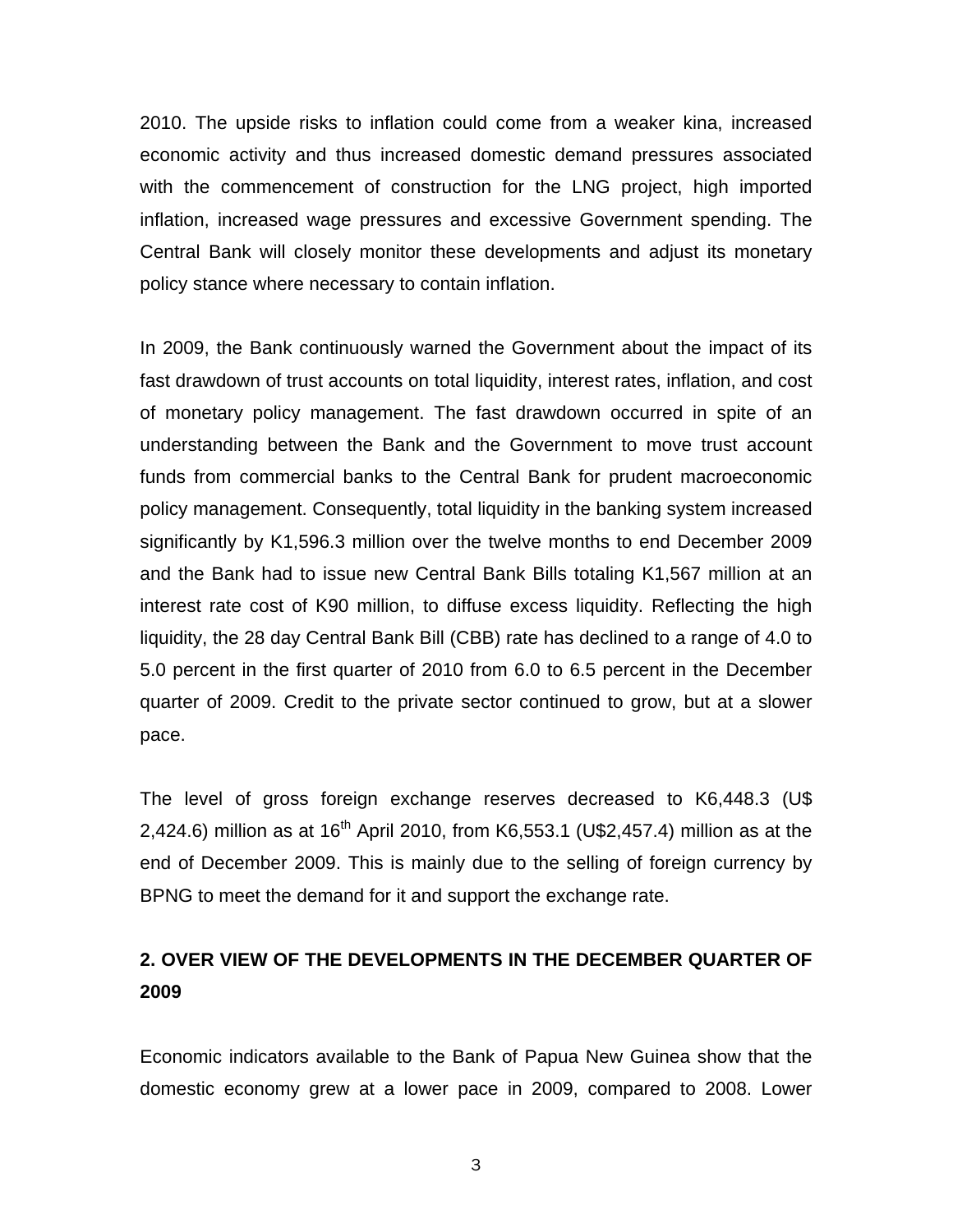global demand, as result of the world recession, led to significant falls in the international prices of most primary commodities. This adversely affected exports of PNG's major commodities, with significant falls in both volumes and prices, resulting in lower export earnings for the mineral and the agriculture/forestry/fisheries sectors. Consequently, the current account recorded a large deficit. However, significant inflows in the capital and financial accounts more than offset the current account deficit, yielding an overall balance of payments surplus. After a low pace in the first half of the year, growth in the private sector activity picked up in the second half of 2009, with significant growth in the building and construction, financial/business and other services, retail and transportation sectors. This was also supported by an increase in private sector lending from the commercial banks under a low interest rate environment. Increased spending by the Government also contributed to the growth in the economy.

Evidence of growth also came from the increase in quarterly aggregate employment and business sales for the December and September quarters of 2009, respectively. Annual headline inflation rate eased to 5.7 percent in 2009 from 11.2 percent in 2008, mainly reflecting lower international prices of fuel and food, low foreign inflation, and the appreciation of the kina, especially against the Australian dollar. The Trade Weighted Exchange Rate Index (TWI) appreciated by 1.3 percent during the year. Given the high inflation in the early part of 2009, the Bank maintained a tight stance of monetary policy throughout the year until December when the policy signaling rate, the monthly Kina Facility Rate (KFR), was reduced from 8.0 percent to 7.0 percent. The reduction follows the easing in inflation rate.

Data from the Bank's Business Liaison Survey (BLS) show that the total nominal value of sales in the private sector increased by 3.4 percent in the September quarter of 2009, compared to an increase of 9.1 percent in the June quarter. Excluding the mineral sector, sales increased by 11.5 percent in the September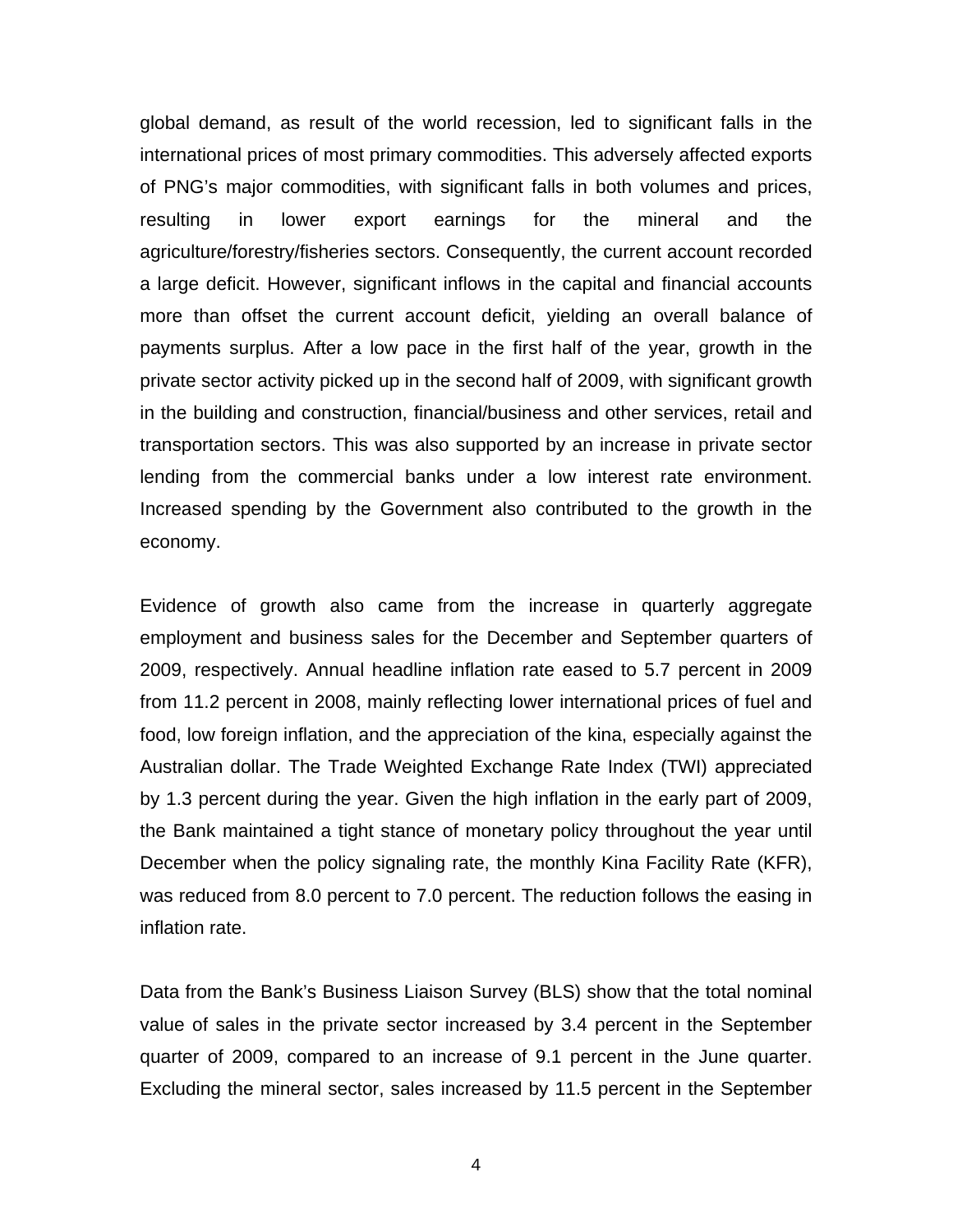quarter, following an increase of 4.9 percent in the previous quarter. By sector, all sectors recorded increases, except the mineral and transportation sectors. By region, all regions recorded increases, except the Islands and Highlands regions. Over the twelve months to September 2009, total sales declined by 15.8 percent.

The Bank's Employment Index show that the level of employment in the formal private sector increased by 0.7 percent in the December quarter of 2009, compared to an increase of 0.6 percent in the September quarter. The change in employment level in the mineral sector was negligible so that when excluding the mineral sector, the level of employment increased by 0.7 percent in the December quarter of 2009, compared to an increase of 0.6 percent in the previous quarter. By sector, the level of employment increased in all sectors, except the financial/business and other services sector. By region, all regions recorded increases, except the Momase and the Highlands regions. Over the year to December 2009, the level of employment increased by 4.2 percent, compared to 3.8 percent over the year to September 2009. Excluding the mineral sector, the level of employment increased by 5.0 percent over the year to December 2009, compared to 4.0 percent over the year to September.

Quarterly headline inflation, as measured by the Consumer Price Index (CPI), was 1.2 percent in the December quarter of 2009, compared to 1.8 percent in the September quarter. The increases were in all expenditure groups, except the 'household equipment & operations expenditure' group, with the largest increases recorded in the 'Rents, council charges, fuel and power' and 'Transport and communication' expenditure groups, which mainly reflected an increase in fuel prices. By region, all urban areas recorded increases, except Lae. The quarterly exclusion-based and trimmed-mean inflation recorded increases of 0.8 percent and 1.2 percent, respectively, in the December quarter of 2009, compared to an increase of 0.9 and 1.4 percent, respectively, in the previous quarter.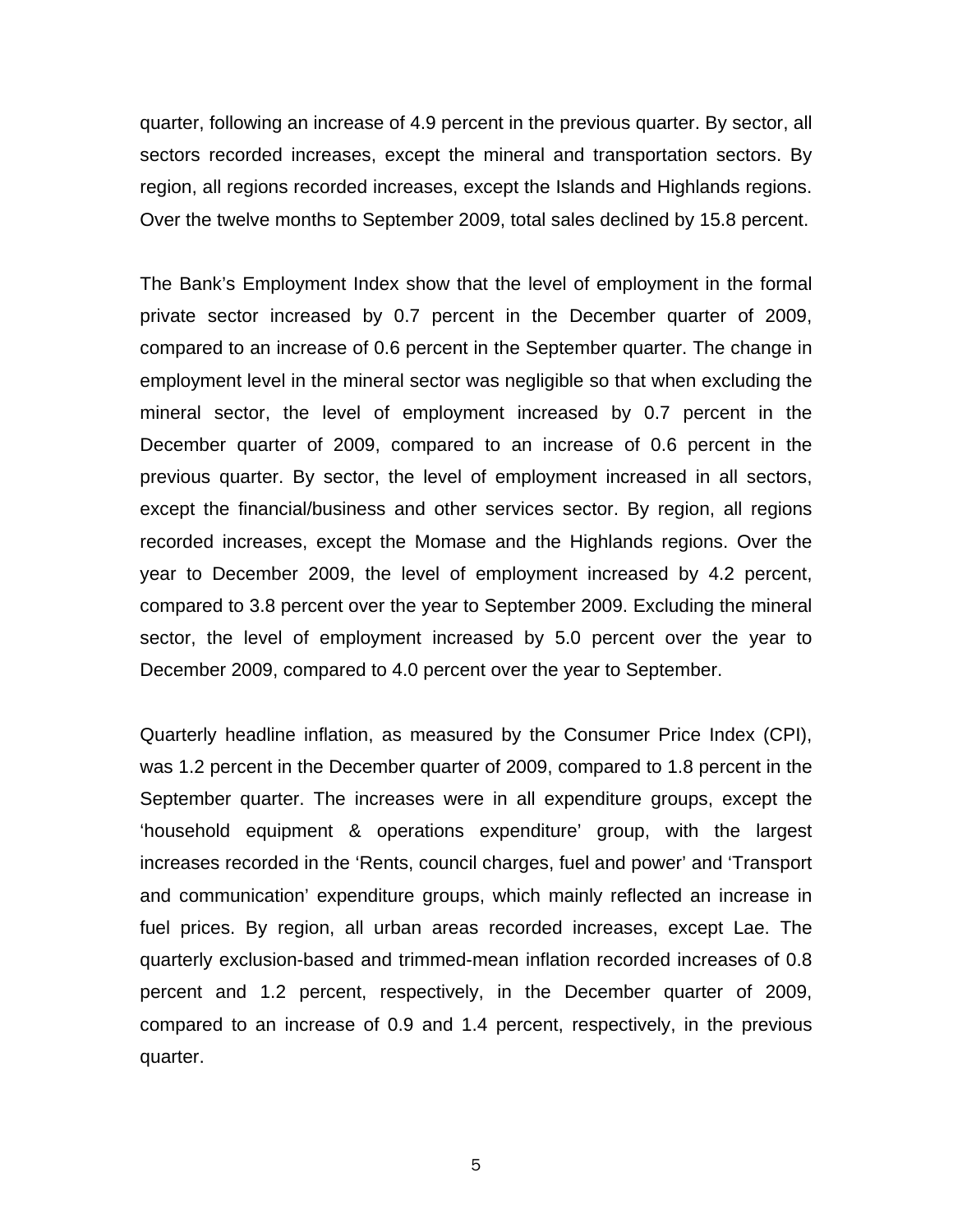Over 2009, the daily average kina exchange rate appreciated against all major currencies, except the US dollar and Japanese yen. It appreciated against the Australian dollar by 4.54 percent to A\$0.4652, pound sterling by 15.08 percent to 0.2331 sterling, euro by 3.25 percent to 0.2613 euro, while it depreciated against the US dollar by 1.9 percent to US\$0.3639 and Japanese yen by 11.26 percent to 34.00 yen. These movements resulted in the daily average TWI appreciating by 1.3 percent during the year.

Lower kina prices of most of the mineral and agricultural export commodities reflected lower international prices in the first nine months of 2009, which more than offset the depreciation of the kina against the US dollar in 2009. The weighted average kina price of Papua New Guinea's exports declined by 14.4 percent in 2009, relative to 2008. There was a decline of 14.5 percent in the weighted average kina price of mineral exports, with lower kina prices of copper and crude oil exports. For agricultural, logs and marine product exports, the weighted average kina price decline by 13.8 percent. This was accounted for by lower prices of coffee, cocoa, palm oil, copra, copra oil and rubber exports.

There was an overall surplus in the balance of payments of K1, 728 million in 2009, compared to a deficit of K598 million in 2008. This outcome was due to a surplus in the capital and financial accounts, which more than offset a deficit in the current account.

The trade account recorded a surplus of K4, 158 million in 2009, a decline of 42.2 per cent from 2008. The lower surplus was due to a significant decline in the value of merchandise exports, reflecting the decline in international prices and the consequent lower export volumes. This more than offset a decline in the value of merchandise imports.

The capital account recorded a net inflow of K74 million in 2009, compared to K67 million in 2008, reflecting higher transfers by donor agencies through direct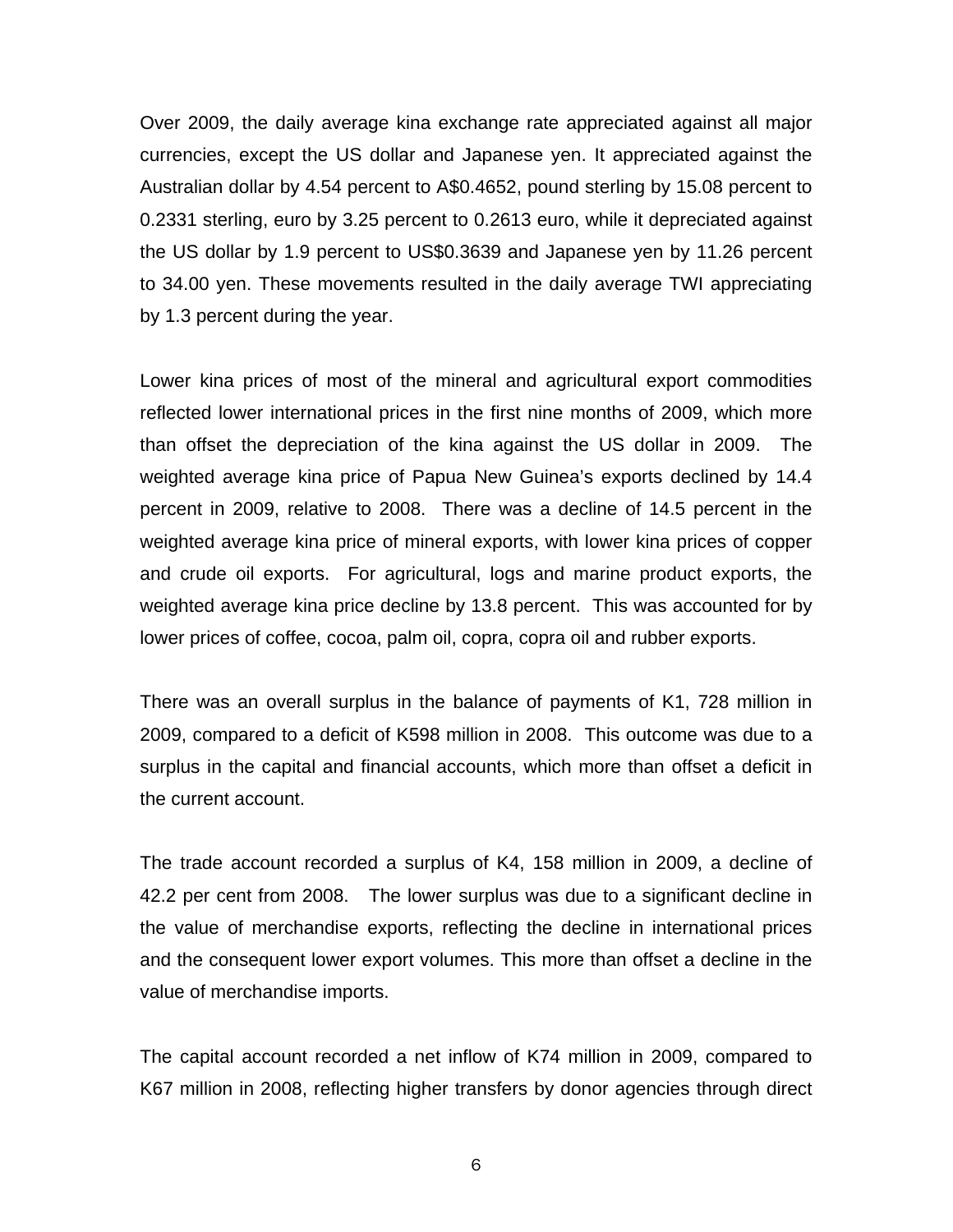project financing for capital projects such as roads and buildings (regarded in balance of payments as acquisition of fixed assets).

The financial account recorded a net inflow of K2, 989 million in 2009, compared to a net outflow of K2,863 million in 2008. This outcome was due to net inflows from direct investments, mainly from share placements by a resident mineral company to raise capital for on-going operation and capital related expenditure, drawdown from investments in short-term money market and financial derivative instruments, and from other investments.

The level of gross foreign exchange reserves at the end of December 2009 was K6,553.1 (US\$2,457.4) million, sufficient for 10.1 months of total and 15.3 months of non-mineral import covers.

The Bank of Papua New Guinea eased its monetary policy stance in the month of December 2009, prompted by lower inflation outcome, by reducing the Kina Facility Rate (KFR) from 8.00 percent to 7.00 percent. The dealing margin for the Repurchase Agreements (Repos) was maintained at 100 basis points on both sides of the KFR. Domestic interest rates for short-term securities decreased across all maturities to December 2009 reflecting excess liquidity in the banking system.

There was a decline in Treasury bill auction in 2009 due to the Government's positive cash flow position, prompting the Central Bank to diffuse excess liquidity mainly through issuance of additional CBBs and occasional use of Reverse Repos. Trading in the inter-bank market was low in 2009 due to the high level of liquidity in the banking system.

The average level of broad money supply (M3\*) increased by 11.0 percent in 2009, compared to an increase of 26.4 percent in 2008. This outcome was due to an increase of 23.2 percent in average net private sector credit, an increase of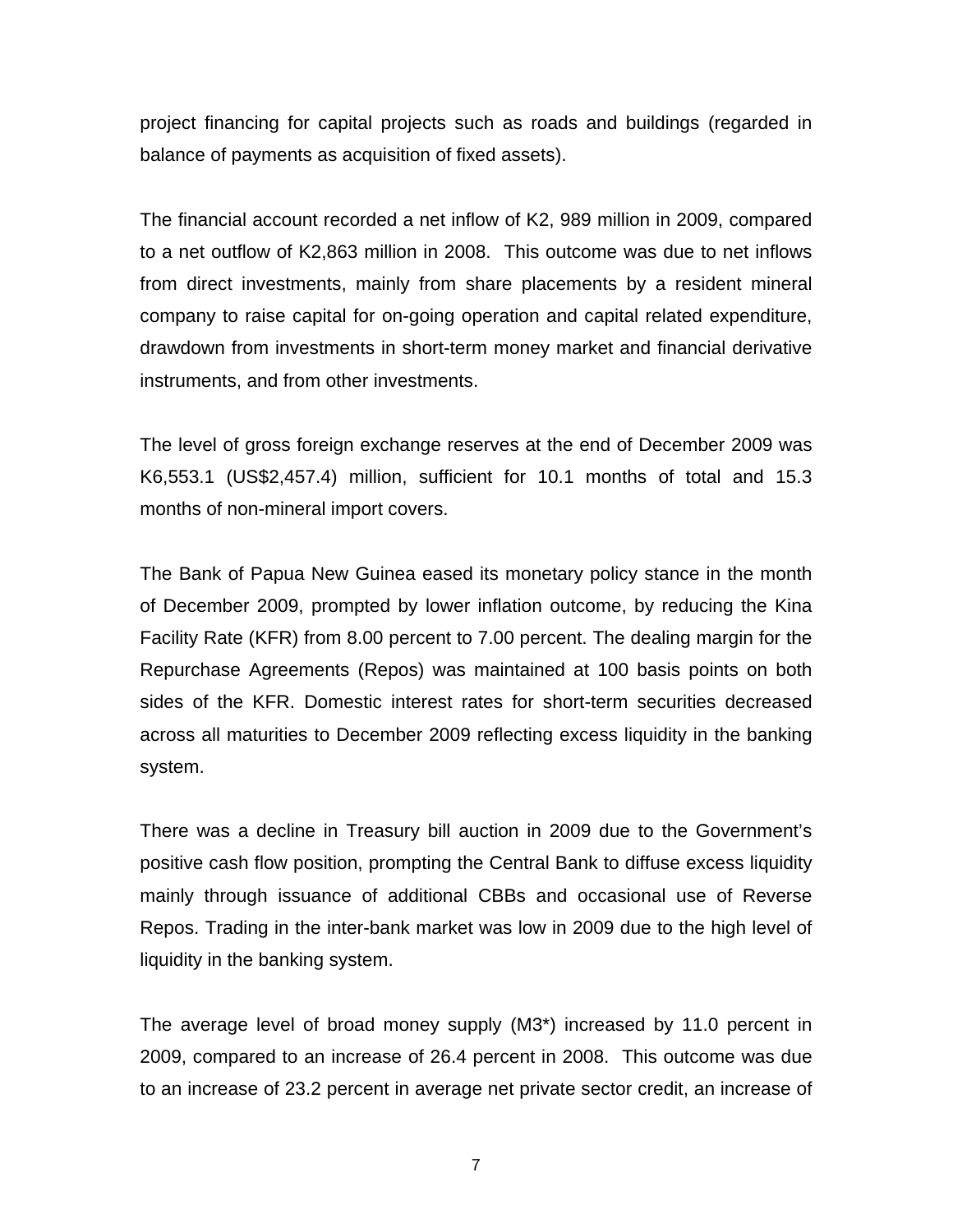4.5 percent in average net foreign assets of depository corporations, and an increase of 20.8 percent in average net credit to public non financial corporations. Net domestic claims outstanding, excluding advances to the Central Government and outstanding loans under the Government's Agricultural export commodity support schemes increased by 17.5 percent in 2009, compared to an increase of 39.2 percent in 2008.

In 2009, total domestic credit extended by depository corporations to the private sector, public non-financial corporations, Provincial and Local Governments, and other financial corporations, increased by K946.0 million to K6,562.0 million, compared to an increase of K1,566.7 million in 2008. This was due to an increase in private sector credit of K954.4 million, advanced to most sectors, including building and construction, transport and communication, commerce, hotels and restaurants, real estate and other business sectors.

Preliminary estimates of the fiscal operations of the National Government for 2009 show an overall deficit of K36.3 million in 2009, compared to a deficit of K478.5 million in 2008. This represents 0.2 percent of nominal GDP. The deficit could have been higher if the K521 million drawdown from trust accounts was not recorded again as revenue.

Total revenue, including foreign grants, was K6,651.3 million in 2009, 6.0 percent lower than in 2008. This represents 100.2 percent of the revised Budget. The decline in revenue mainly reflected lower direct tax receipts, especially company tax, associated with lower international commodity prices, which more than offset an increase in non-tax revenue.

Total expenditure in 2009 was K6,687.6 million, 11.4 percent lower than in 2008 and represented 99.4 percent of the revised Budget. This outcome was due to lower capital expenditure, mainly accounted for by no additional priority expenditure in 2009, which more than offset an increase in recurrent expenditure.